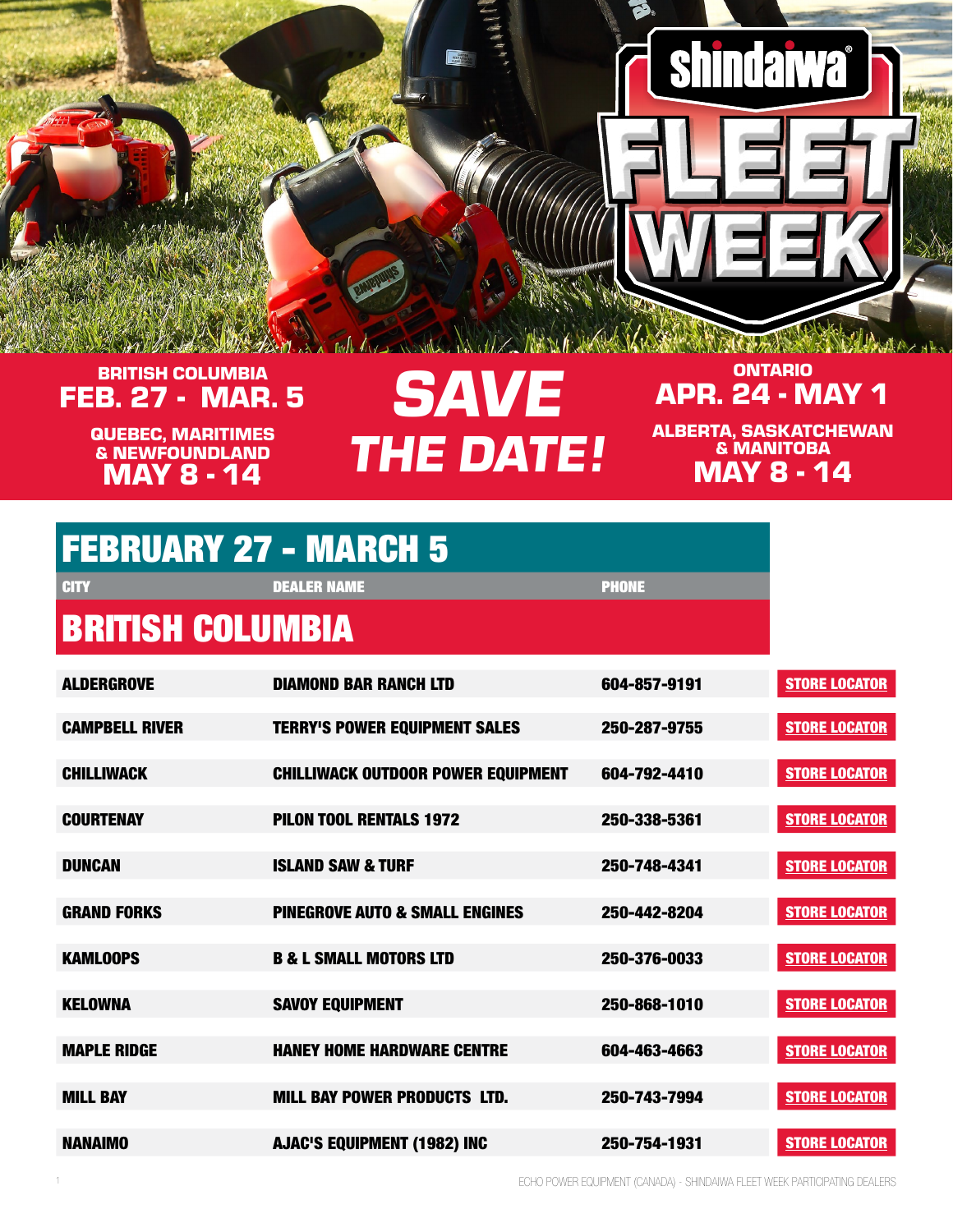|                         | <b>FEBRUARY 27 - MARCH 5</b>                  |              |                      |
|-------------------------|-----------------------------------------------|--------------|----------------------|
| <b>GITY</b>             | <b>DEALER NAME</b>                            | <b>PHONE</b> |                      |
| <b>BRITISH COLUMBIA</b> |                                               |              |                      |
| <b>NELSON</b>           | <b>KOOTENAY INDUSTRIAL</b>                    | 250-352-5301 | <b>STORE LOCATOR</b> |
| <b>NORTH VANCOUVER</b>  | <b>ACCUSHARP SERVICES</b>                     | 604-986-2525 | <b>STORE LOCATOR</b> |
| <b>NORTH VANCOUVER</b>  | <b>ARROW EQUIPMENT LTD</b>                    | 604-987-9926 | <b>STORE LOCATOR</b> |
| <b>PARKSVILLE</b>       | <b>HI-WAY POWER AND MARINE LTD</b>            | 250-248-3621 | <b>STORE LOCATOR</b> |
| <b>PRINCE GEORGE</b>    | <b>P.G. RENTAL CENTRE LTD</b>                 | 250-562-2626 | <b>STORE LOCATOR</b> |
| <b>REVELSTOKE</b>       | <b>REVYS REPAIR &amp; RENTALS</b>             | 250-837-3536 | <b>STORE LOCATOR</b> |
| <b>SIDNEY</b>           | <b>RICHLOCK RENTALS AND SALES</b>             | 250-656-9422 | <b>STORE LOCATOR</b> |
| <b>SOOKE</b>            | <b>SOOKE POWER SUPPLIES LTD</b>               | 250-507-1091 | <b>STORE LOCATOR</b> |
| <b>SURREY</b>           | <b>FRASER VALLEY EQUIPMENT</b>                | 604-590-1433 | <b>STORE LOCATOR</b> |
| <b>VANCOUVER</b>        | <b>CHAMPION LAWNMOWER SALES &amp; SERVICE</b> | 604-324-4602 | <b>STORE LOCATOR</b> |
| <b>VANCOUVER</b>        | <b>WEST COAST GARDENERS CO-OP OF BC</b>       | 604-430-4117 | <b>STORE LOCATOR</b> |
| <b>VERNON</b>           | <b>SAVOY EQUIPMENT</b>                        | 250-545-0627 | <b>STORE LOCATOR</b> |
| <b>VICTORIA</b>         | <b>SAANICH RENTALS LTD</b>                    | 250-477-6908 | <b>STORE LOCATOR</b> |

| <b>APRIL 24 - MAY 1</b> |                                           |              |                      |
|-------------------------|-------------------------------------------|--------------|----------------------|
| <b>CITY</b>             | <b>DEALER NAME</b>                        | <b>PHONE</b> |                      |
| <b>ONTARIO</b>          |                                           |              |                      |
| <b>ALLISTON</b>         | <b>RENTSHOP INC</b>                       | 705-435-3844 | <b>STORE LOCATOR</b> |
| <b>BARRIE</b>           | <b>MERCER EQUIPMENT INC</b>               | 705-503-3535 | <b>STORE LOCATOR</b> |
| <b>BRADFORD</b>         | <b>BRADFORD RENTAL SALES &amp; SERVCE</b> | 905-775-7101 | <b>STORE LOCATOR</b> |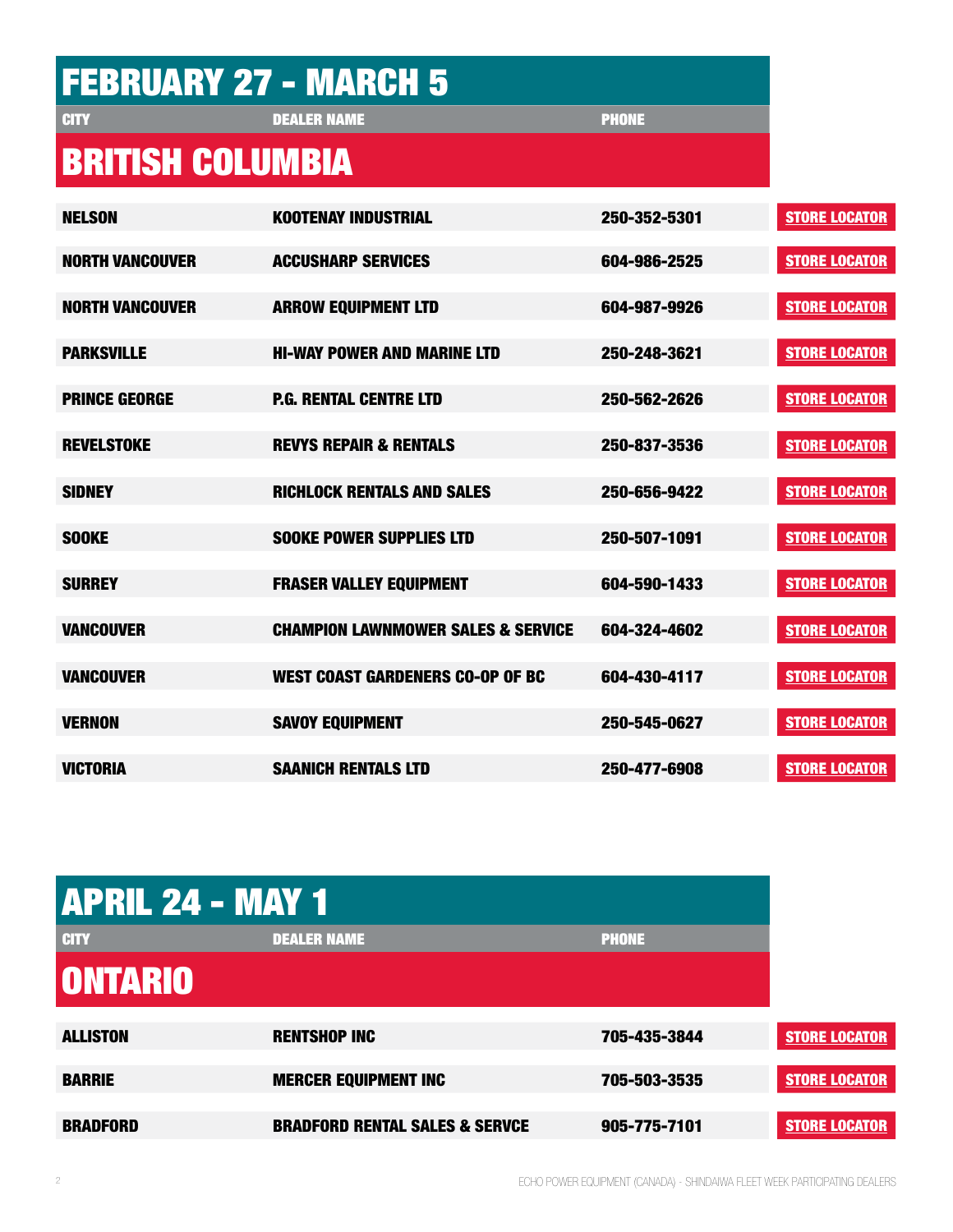# APRIL 24 - MAY 1

DEALER NAME **PHONE** 

### **ONTARIO**

| <b>BURLINGTON</b>     | AL'S LAWNMOWERS & SMALL ENGINE REPAIR           | 905-634-2800 | <b>STORE LOCATOR</b> |
|-----------------------|-------------------------------------------------|--------------|----------------------|
| <b>BURLINGTON</b>     | <b>B.R. DICKSON EQUIPMENT INC</b>               | 905-331-5040 | <b>STORE LOCATOR</b> |
| <b>LAKESIDE</b>       | <b>CRAIG'S GARAGE (MEDINA) LTD.</b>             | 519-349-2480 | <b>STORE LOCATOR</b> |
|                       |                                                 |              |                      |
| <b>MISSISSAUGA</b>    | <b>CURRENT POWER MACHINERY INC</b>              | 905-822-4211 | <b>STORE LOCATOR</b> |
| <b>MISSISSAUGA</b>    | <b>W.E. ENTERPRISES LTD.</b>                    | 905-629-1424 | <b>STORE LOCATOR</b> |
| <b>MISSISSAUGA</b>    | <b>WINDMILL POWER EQUIPMENT LTD</b>             | 905-569-2055 | <b>STORE LOCATOR</b> |
| <b>NEPEAN</b>         | <b>B&amp;T MACFARLANE</b>                       | 613-225-0555 | <b>STORE LOCATOR</b> |
| <b>NOELVILLE</b>      | <b>NOELVILLE RENTAL &amp; SALES CORP</b>        | 705-898-3201 | <b>STORE LOCATOR</b> |
| <b>PERTH</b>          | <b>ANTHONY TIMMERMAN REPAIR</b>                 | 613-264-0091 | <b>STORE LOCATOR</b> |
| <b>ROCKLAND</b>       | <b>PILON FASTENERS</b>                          | 613-446-7570 | <b>STORE LOCATOR</b> |
| <b>SCARBOROUGH</b>    | <b>ALPINE LAWN &amp; GARDEN EQUIPMENT</b>       | 416-292-8900 | <b>STORE LOCATOR</b> |
| <b>SCARBOROUGH</b>    | <b>MCGILL EQUIPMENT</b>                         | 416-751-4455 | <b>STORE LOCATOR</b> |
| <b>ST. CATHARINES</b> | <b>LARRY'S RENTALL INC.</b>                     | 905-984-5522 | <b>STORE LOCATOR</b> |
| <b>ST. THOMAS</b>     | <b>ST. THOMAS RENT-ALL</b>                      | 519-631-5450 | <b>STORE LOCATOR</b> |
| <b>ST-ISIDORE</b>     | <b>ALLEN'S SMALL ENGINE SERVICE</b>             | 613-524-1135 | <b>STORE LOCATOR</b> |
| <b>SUDBURY</b>        | <b>SUDBURY SMALL ENGINE SALES &amp; SERVICE</b> | 705-564-9772 | <b>STORE LOCATOR</b> |
| <b>TORONTO</b>        | KOOY BROS. LAWN EQUIPMENT LTD.                  | 416-242-3513 | <b>STORE LOCATOR</b> |
| <b>VARS</b>           | <b>M.R. BLAIS SALES &amp; SERVICE INC</b>       | 613-443-1230 | <b>STORE LOCATOR</b> |
| <b>WELLESLEY</b>      | <b>WELLESLEY HOME CENTRE</b>                    | 519-656-2010 | <b>STORE LOCATOR</b> |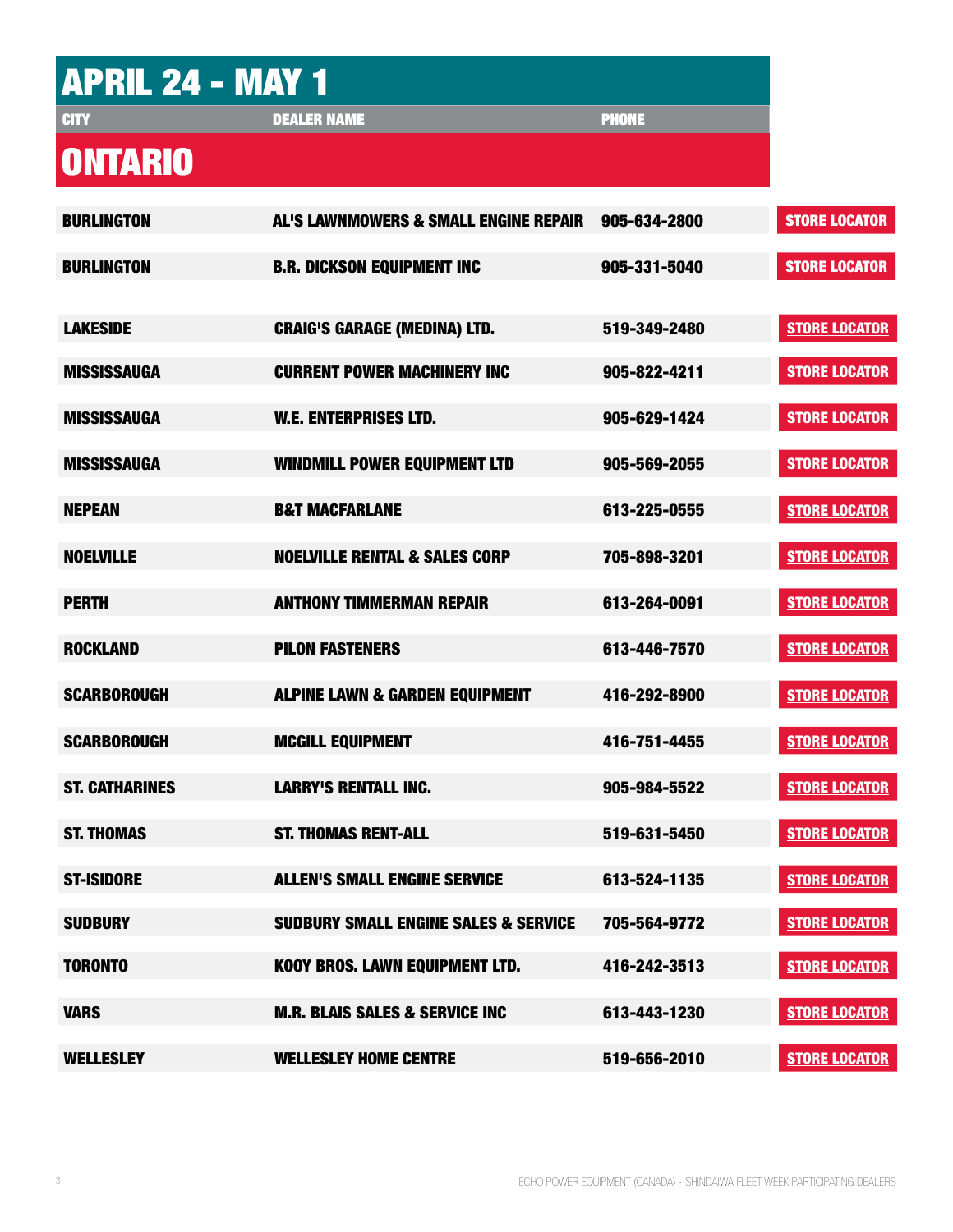| <b>MAY 8 - 14</b>    |                                        |              |
|----------------------|----------------------------------------|--------------|
| <b>CITY</b>          | <b>DEALER NAME</b>                     | <b>PHONE</b> |
| <b>ALBERTA</b>       |                                        |              |
| <b>CALGARY</b>       | <b>ALBERTA FOREST &amp; GARDEN</b>     | 403-248-0878 |
| <b>CALGARY</b>       | <b>JED'S EQUIPMENT LTD</b>             | 403-640-4266 |
| <b>EDMONTON</b>      | <b>ALBERTA SMALL ENGINE</b>            | 780-944-9559 |
| <b>EDMONTON</b>      | <b>EDGE EQUIPMENT LTD.</b>             | 780-455-3343 |
| <b>EDMONTON</b>      | THE LAWNMOWER HOSPITAL                 | 780-437-1851 |
| <b>STONY PLAIN</b>   | <b>PARKLAND FARM EQUIP (1990) LTD</b>  | 780-963-7411 |
| <b>MANITOBA</b>      |                                        |              |
| <b>ALTONA</b>        | <b>ALTONA FARM SERVICE LTD</b>         | 204-324-5523 |
| <b>EAST SELKIRK</b>  | <b>MASTER TECH SMALL ENGINE REPAIR</b> | 204-482-7606 |
| <b>STONEWALL</b>     | <b>G&amp;A RENTALS LTD</b>             | 204-467-7368 |
| <b>WINNIPEG</b>      | <b>CUMMINGS SMALL ENGINE SERVICE</b>   | 204-237-4911 |
| <b>NEW BRUNSWICK</b> |                                        |              |
| <b>FREDERICTON</b>   | <b>R D POND SALES</b>                  | 506-472-7663 |
| <b>IRISHTOWN</b>     | <b>SMALL ENGINE HOSPITAL INC</b>       | 506-854-2807 |
| <b>NEGUAC</b>        | <b>LES FRÈRES G&amp;G LTÉE</b>         | 506-776-4338 |
| <b>PAQUETVILLE</b>   | <b>L.A. THERIAULT &amp; FILS LTEE</b>  | 506-764-2649 |
| <b>RIVERVIEW</b>     | <b>CR YARDWORKS &amp; EQUIPMENT</b>    | 506-854-0333 |
| <b>STONY PLAIN</b>   | <b>PARKLAND FARM EQUIP (1990) LTD</b>  | 780-963-7411 |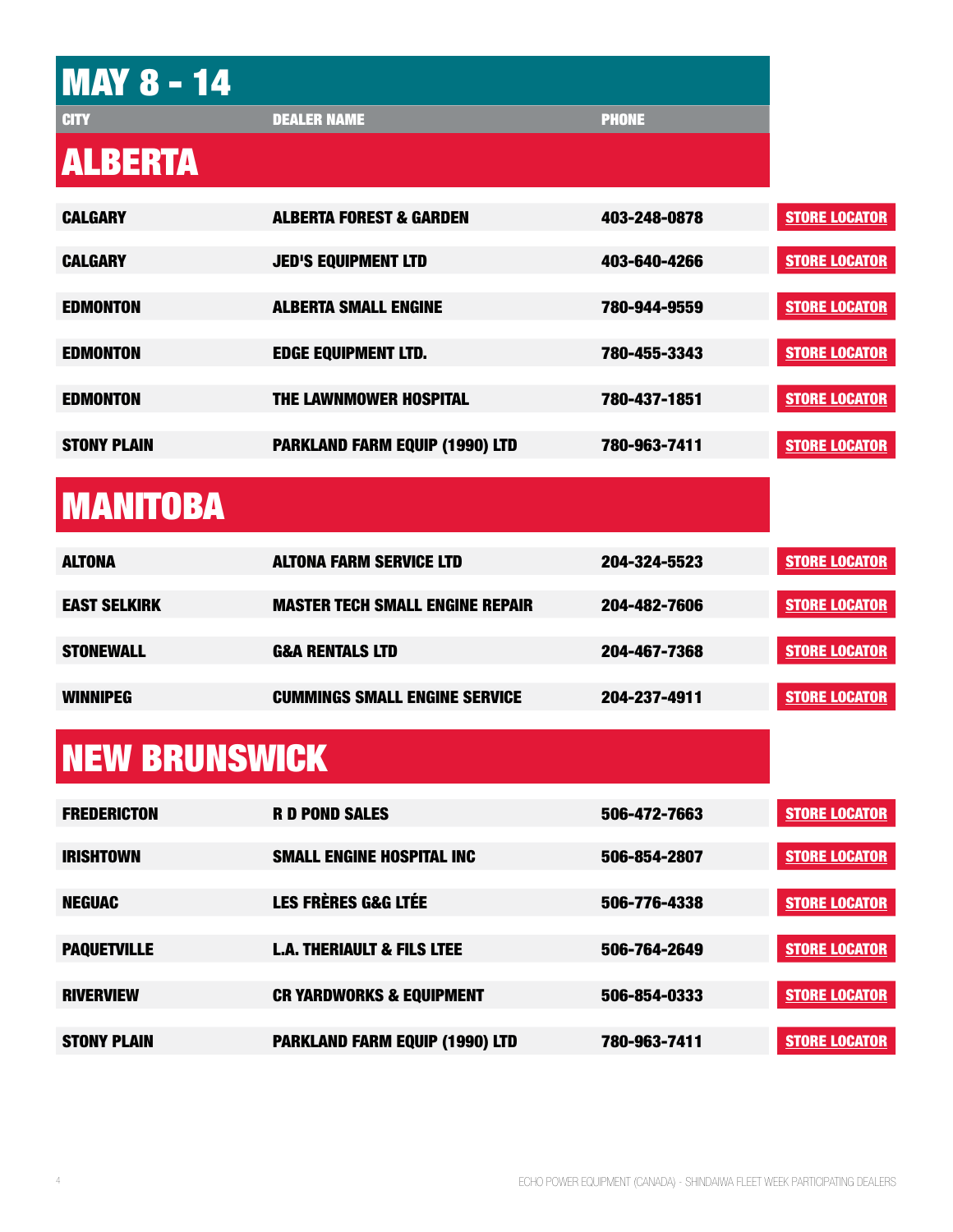| <b>MAY 8 - 14</b>       |                                          |              |
|-------------------------|------------------------------------------|--------------|
| <b>CITY</b>             | <b>DEALER NAME</b>                       | <b>PHONE</b> |
| <b>NOVA SCOTIA</b>      |                                          |              |
| <b>AMHERST</b>          | <b>EASTERN POWERSPORTS</b>               | 902-660-1228 |
| <b>ANTIGONISH</b>       | <b>ANTIGONISH RENT-ALL EQUIPMENT LTD</b> | 902-863-6633 |
| <b>TRURO</b>            | <b>CLASSIC RENTALS LTD</b>               | 902-895-4242 |
| <b>QUEBEC</b>           |                                          |              |
| <b>BEAUMONT</b>         | <b>ÉQUIPEMENT BEAUMONT INCORPORE</b>     | 418-835-6211 |
| <b>BERTHIER-SUR-MER</b> | <b>SPÉCIALITÉ DE MOTEURS BERTHIER</b>    | 418-259-7767 |
| <b>CAP-SANTÉ</b>        | <b>LES ÉQUIPEMENTS ACMAT INC</b>         | 418-285-4489 |
| <b>CHARLESBOURG</b>     | <b>MINI MOTEURS MP INC</b>               | 418-623-2512 |
| <b>CHÂTEAU-RICHER</b>   | <b>CLAUDE CINQ-MARS INC</b>              | 418-824-4261 |
| <b>COATICOOK</b>        | <b>ROUTHIER EQUIPEMENTS</b>              | 819-849-4896 |
| <b>COWANSVILLE</b>      | <b>PETITS MOTEURS COTE ENR</b>           | 450-266-3423 |
| DANVILLE                | <b>GARAGE JR PAQUET INC</b>              | 819-839-3883 |
| <b>DAVELUYVILLE</b>     | <b>GILLES NOLET ÉQUIPEMENT</b>           | 819-367-2106 |
| <b>DRUMMONDVILLE</b>    | <b>ALCIDE MINI MECANIQUE</b>             | 819-489-4739 |
| <b>DRUMMONDVILLE</b>    | <b>DISTRIBUTION MICHEL JETTÉ INC</b>     | 819-472-2221 |
| <b>EAST-BROUGHTON</b>   | <b>D.G. USIMECANIQUE INC</b>             | 418-427-3597 |
| <b>GATINEAU</b>         | <b>CENTRE DE LOCATION GAÉTAN LONGPRÉ</b> | 819-281-6084 |
| <b>GRANBY</b>           | <b>ÉQUIPEMENT PONTBRIAND</b>             | 450-378-0046 |
| <b>GRANBY</b>           | <b>MINI MÉCANIQUE GRANBY</b>             | 450-776-2622 |
| <b>GRANDE-RIVIÈRE</b>   | <b>LOCATION JERRY INC</b>                | 418-385-3417 |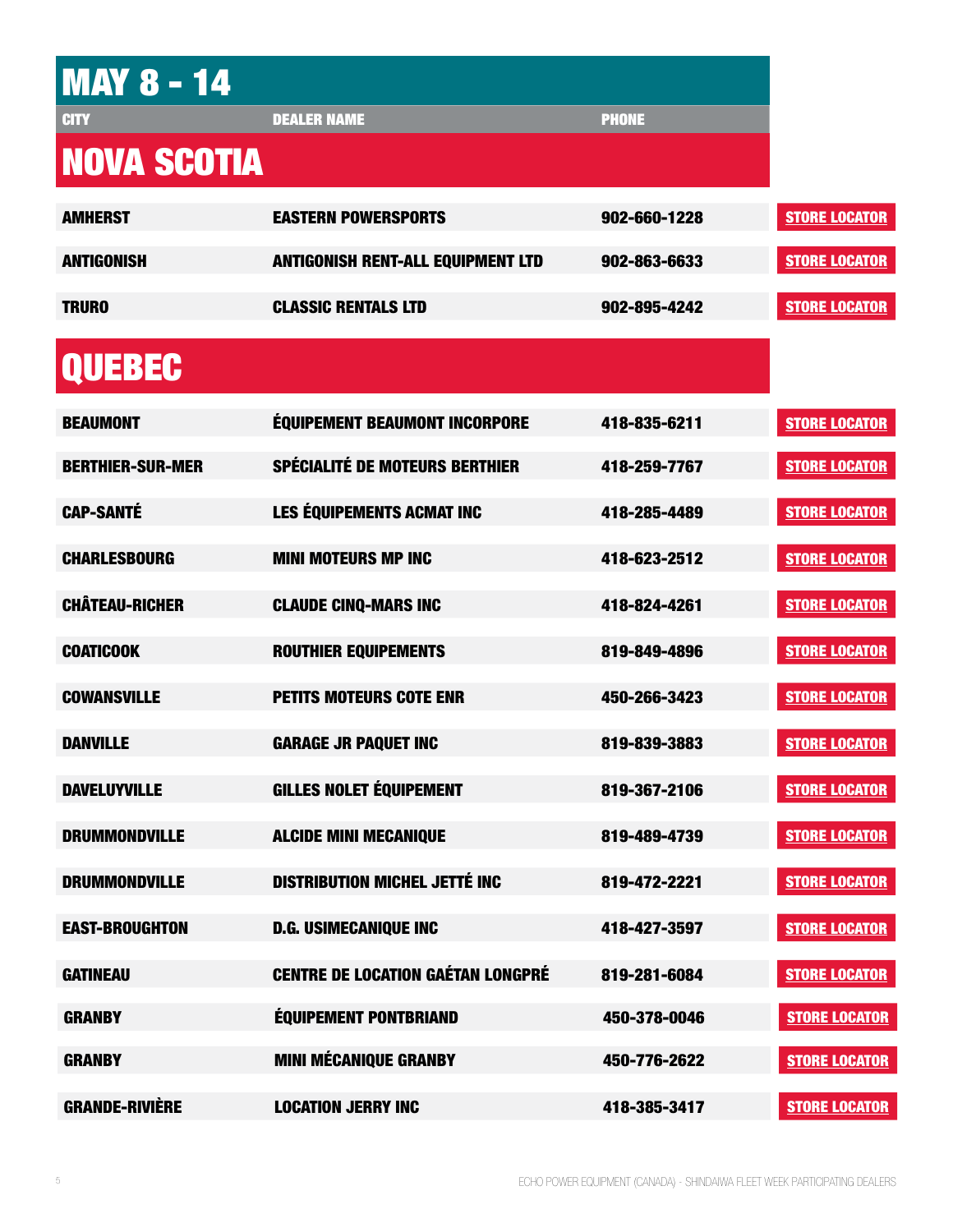# **MAY 8 - 14**

DEALER NAME **PHONE** 

### QUEBEC

| <b>GRENVILLE</b>             | <b>ÉQUIPEMENTS GRENVILLE 2016 INC</b>     | 819-242-3306 | <b>STORE LOCATOR</b> |
|------------------------------|-------------------------------------------|--------------|----------------------|
| <b>LAC-AUX-SABLES</b>        | <b>GARAGE GASTON CHAMPAGNE INC</b>        | 418-336-2920 | <b>STORE LOCATOR</b> |
| <b>LAC-MÉGANTIC</b>          | <b>GOSSELIN BICYCLES</b>                  | 819-583-0253 | <b>STORE LOCATOR</b> |
| <b>LAVAL</b>                 | <b>D-MINI MOTEURS INC</b>                 | 450-687-9171 | <b>STORE LOCATOR</b> |
| <b>LAVAL</b>                 | <b>LOCATION D'ÉQUIPEMENTS LAVAL</b>       | 450-622-7422 | <b>STORE LOCATOR</b> |
| <b>LAVAL</b>                 | <b>ATELIER RAYMOND TARDIF(1980)</b>       | 450-661-9966 | <b>STORE LOCATOR</b> |
| <b>LES MÉCHINS</b>           | PIÈCES D'AUTO G CÔTÉ                      | 418-729-3535 | <b>STORE LOCATOR</b> |
| <b>LONGUEUIL</b>             | <b>FAUTEUX MINI-MOTEUR 2010 INC</b>       | 450-646-6976 | <b>STORE LOCATOR</b> |
| <b>LOUISEVILLE</b>           | <b>LOCATION CDA LOU-TEC INC</b>           | 819-228-3234 | <b>STORE LOCATOR</b> |
| <b>LUSKVILLE</b>             | <b>RÉPARATION AYLMER</b>                  | 819-684-8446 | <b>STORE LOCATOR</b> |
| <b>MARIEVILLE</b>            | <b>BLANCHARD MINI-MOTEUR INC</b>          | 450-460-5356 | <b>STORE LOCATOR</b> |
| <b>MATANE</b>                | LES ÉQUIPEMENT CLARENCE LAPOINTE          | 418-562-1031 | <b>STORE LOCATOR</b> |
| <b>MONT ST-HILAIRE</b>       | <b>G.H.L. DISTRIBUTION INC.</b>           | 450-467-5459 | <b>STORE LOCATOR</b> |
| <b>MONT-LAURIER</b>          | <b>LAVOIE 2TEMPS 4TEMPS INC</b>           | 819-623-9623 | <b>STORE LOCATOR</b> |
| <b>MONTREAL</b>              | <b>JEAN GUGLIA &amp; FILS</b>             | 514-387-0871 | <b>STORE LOCATOR</b> |
| <b>MONTRÉAL</b>              | <b>LOCATION GAMMA INC</b>                 | 514-481-5631 | <b>STORE LOCATOR</b> |
| <b>NOTRE-DAME-DE-LOURDES</b> | <b>GARAGE STE-MARIE INC</b>               | 450-753-3640 | <b>STORE LOCATOR</b> |
| <b>PABOS</b>                 | <b>ABEL-DENIS HUARD MARINE &amp; MOTO</b> | 418-689-6283 | <b>STORE LOCATOR</b> |
| <b>QUÉBEC</b>                | <b>GROUPE LOU-TEC INC</b>                 | 418-653-3333 | <b>STORE LOCATOR</b> |
| <b>REPENTIGNY</b>            | <b>LOCATION LE GARDEUR INC</b>            | 450-581-6345 | <b>STORE LOCATOR</b> |
| <b>ROUGEMONT</b>             | <b>CENTRE AGRICOLE BIENVENUE INC</b>      | 450-469-4945 | <b>STORE LOCATOR</b> |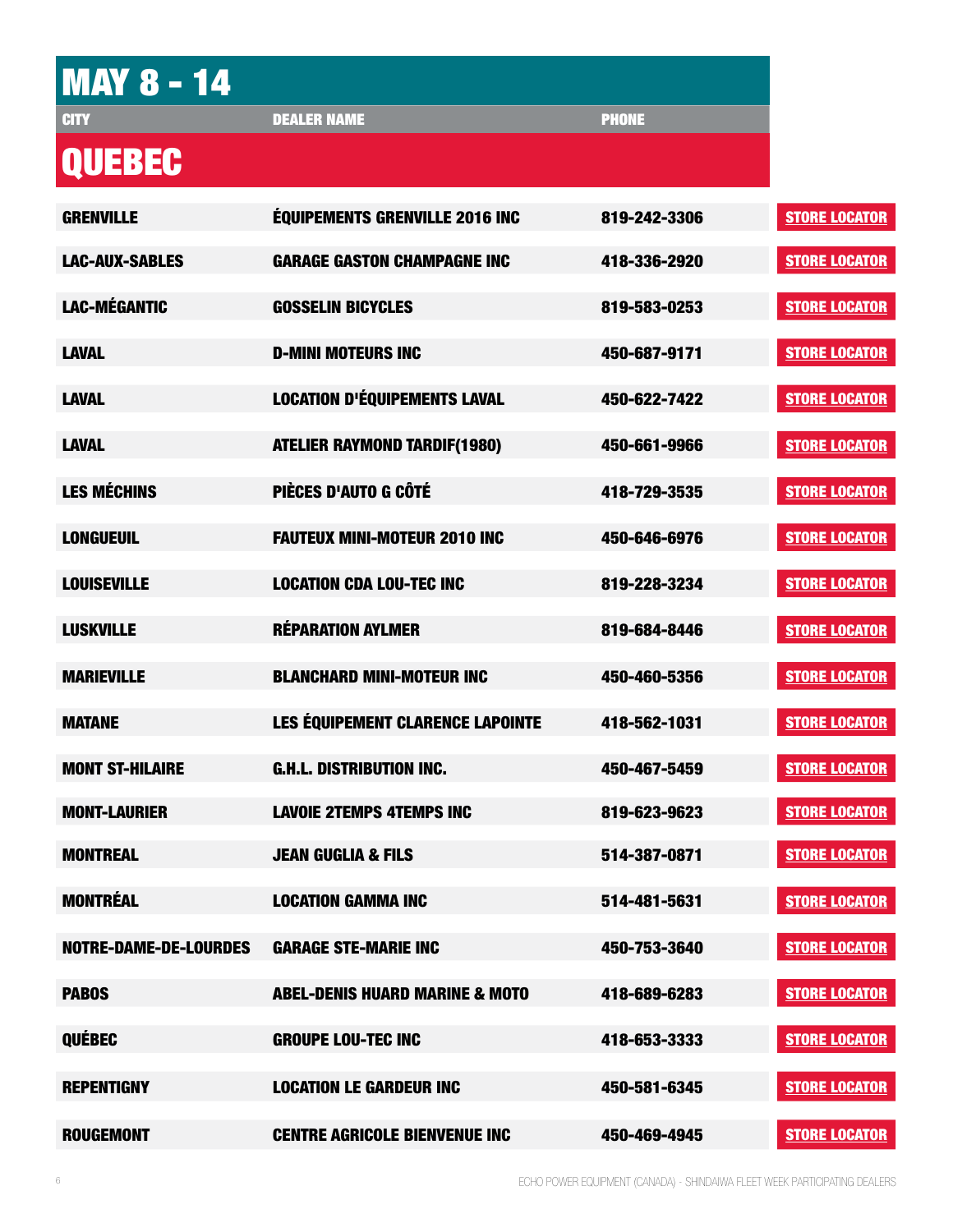| <b>MAY 8 - 14</b>             |                                              |              |                      |
|-------------------------------|----------------------------------------------|--------------|----------------------|
| <b>CITY</b>                   | <b>DEALER NAME</b>                           | <b>PHONE</b> |                      |
| <b>QUEBEC</b>                 |                                              |              |                      |
| <b>ROUYN-NORANDA</b>          | <b>LOCATION ROUANDA PRO-TEC</b>              | 819-797-1331 | <b>STORE LOCATOR</b> |
| <b>ROXBORO</b>                | <b>ENTREPRISES COMMERCIALES ROLAC</b>        | 514-684-4142 | <b>STORE LOCATOR</b> |
| <b>SHERBROOKE</b>             | <b>PETITS MOTEURS FLEURIMONT INC</b>         | 819-563-0050 | <b>STORE LOCATOR</b> |
| <b>SHERBROOKE</b>             | <b>SERVICE MÉCANIQUE MOBILE ENR</b>          | 819-564-6623 | <b>STORE LOCATOR</b> |
| <b>SOREL-TRACY</b>            | <b>CENTRE MULTI-PIÈCES INC</b>               | 450-743-5344 | <b>STORE LOCATOR</b> |
| <b>ST-ALPHONSE-DE-GRANBY</b>  | <b>TOP LOCATION GRANBY INC</b>               | 450-777-1468 | <b>STORE LOCATOR</b> |
| <b>ST-ANTONIN</b>             | <b>GÉRARD CASTONGUAY &amp; FILS</b>          | 418-862-5330 | <b>STORE LOCATOR</b> |
| <b>ST-CONSTANT</b>            | <b>SERVICE PETITS MOTEURS ST-CONSTANT</b>    | 450-632-9001 | <b>STORE LOCATOR</b> |
| <b>STE-MARIE</b>              | <b>MÉCANI-BEAUCE INC</b>                     | 418-387-3911 | <b>STORE LOCATOR</b> |
| <b>STE-THÉRÈSE</b>            | <b>CLOUTIER PRO MINI MOTEUR INC.</b>         | 450-430-2454 | <b>STORE LOCATOR</b> |
| <b>ST-FELICIEN</b>            | <b>ÉQUIPEMENTS M POTVIN INC.</b>             | 418-679-1751 | <b>STORE LOCATOR</b> |
| <b>ST-GABRIEL-DE-RIMOUSKI</b> | <b>CENTRE DU PETIT MOTEUR ST-GABRIEL INC</b> | 418-798-8477 | <b>STORE LOCATOR</b> |
| <b>ST-GEORGES</b>             | <b>M.T. MÉCANIQUE INC</b>                    | 418-227-6506 | <b>STORE LOCATOR</b> |
| <b>ST-GILLES</b>              | <b>MERCIER EXPERT INC</b>                    | 418-401-4040 | <b>STORE LOCATOR</b> |
| <b>ST-HYACINTHE</b>           | <b>LAGANIÈRE MINI-MOTEUR</b>                 | 450-253-9035 | <b>STORE LOCATOR</b> |
| <b>ST-JACQUES</b>             | <b>LES 3 FRÈRES ÉQUIPEMENT</b>               | 450-839-2179 | <b>STORE LOCATOR</b> |
| <b>ST-JULIE</b>               | <b>GARAGE BLAIN INC</b>                      | 450-649-1297 | <b>STORE LOCATOR</b> |
| <b>ST-LAZARE</b>              | <b>OLIVIER GAGNÉ MINI-MOTEUR</b>             | 418-883-3703 | <b>STORE LOCATOR</b> |
| <b>ST-POLYCARPE</b>           | <b>GARAGE DANIEL MARLEAU ENR</b>             | 450-265-8523 | <b>STORE LOCATOR</b> |
|                               |                                              |              |                      |
| <b>ST-TITE</b>                | LES ÉQUIPEMENTS BEAVER ET BOB INC            | 418-365-3223 | <b>STORE LOCATOR</b> |
| <b>VAUDREUIL</b>              | <b>GARAGE GEORGES LAVIGNE &amp; FILS INC</b> | 450-455-2115 | <b>STORE LOCATOR</b> |